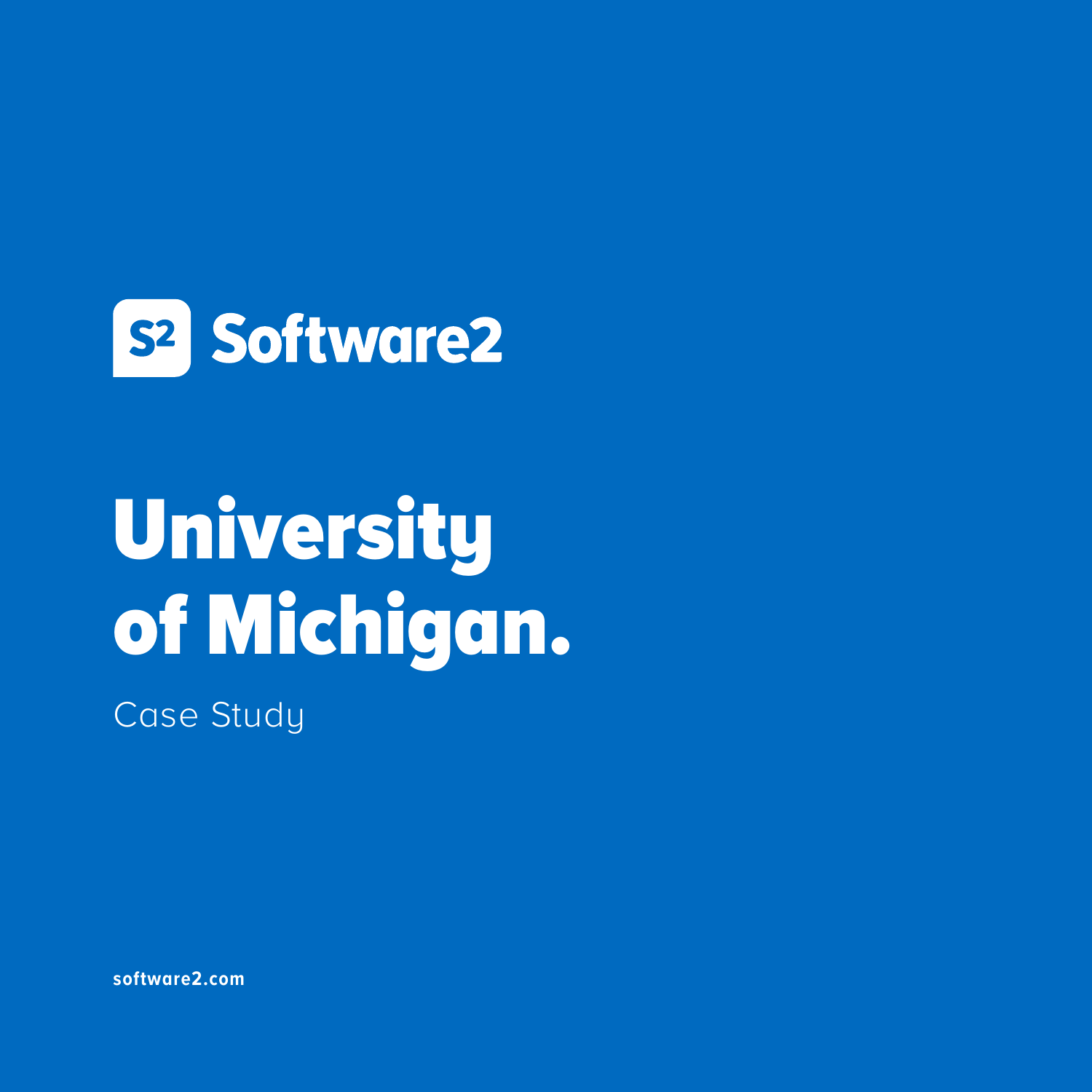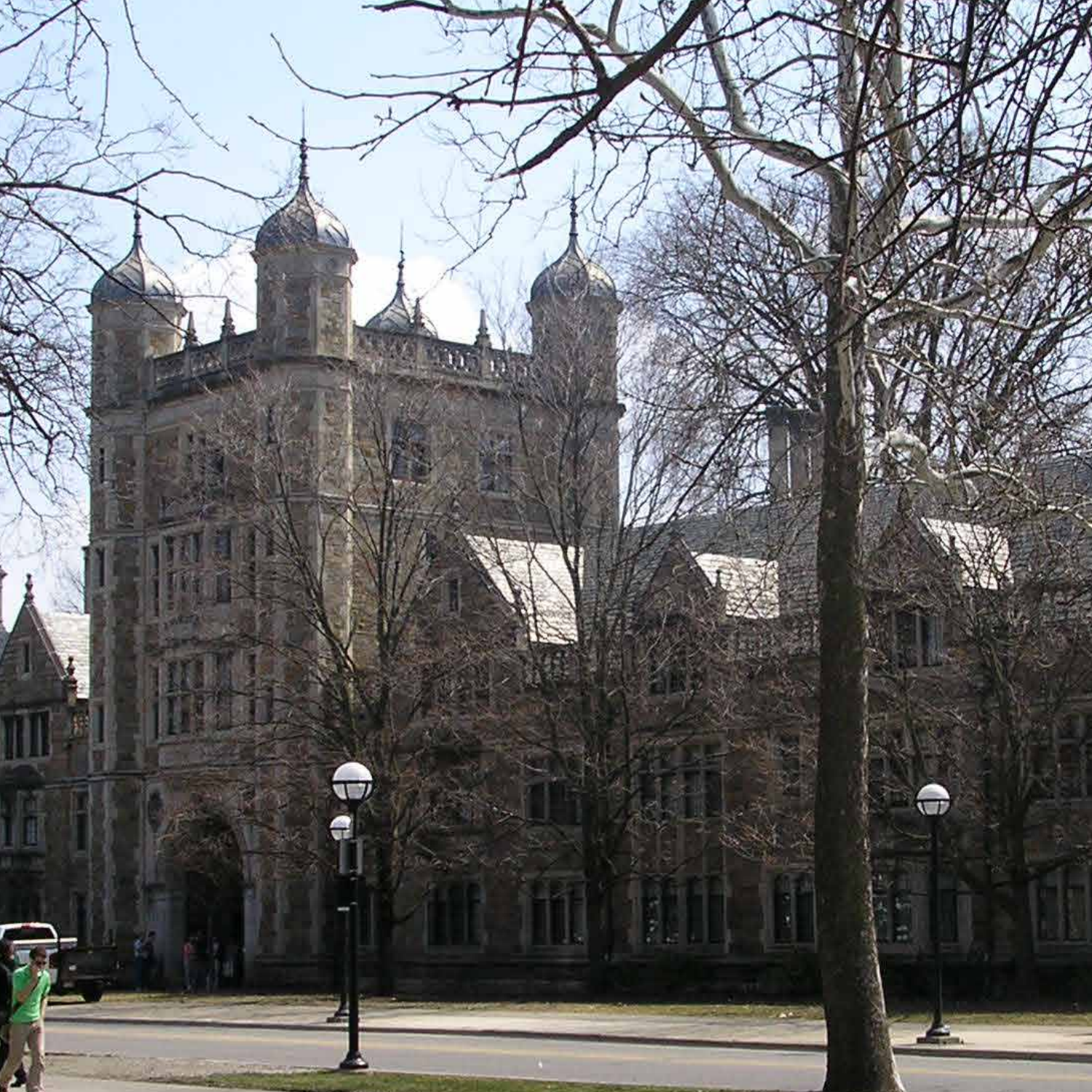# University of Michigan College of Engineering deploys AppsAnywhere to over 1300 computers.

The University of Michigan's College of Engineering (supported by CAEN - the Computer Aided Engineering Network) has chosen AppsAnywhere, after looking for an alternative application virtualization solution to replace their existing Microsoft App-V environment.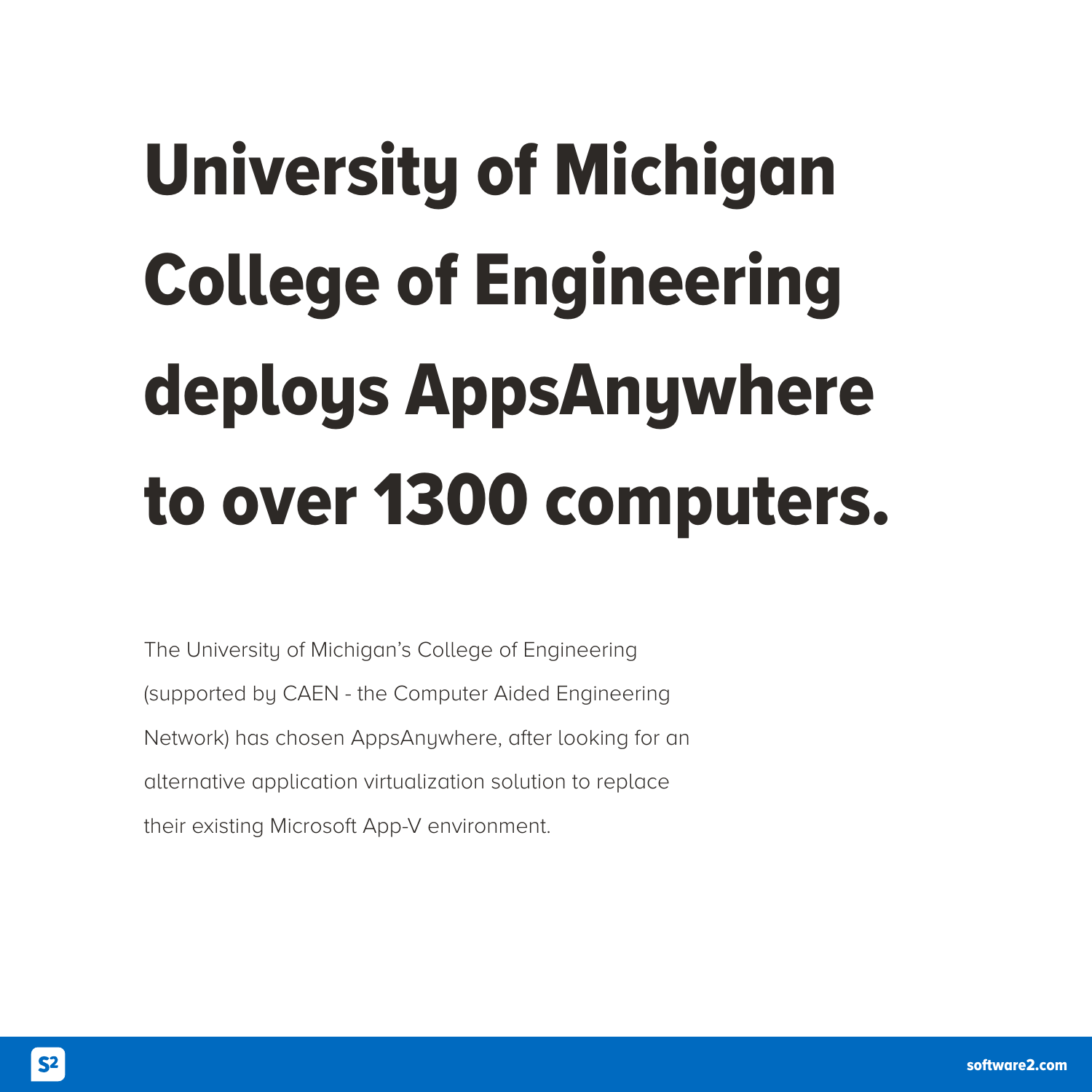#### Why Software2?

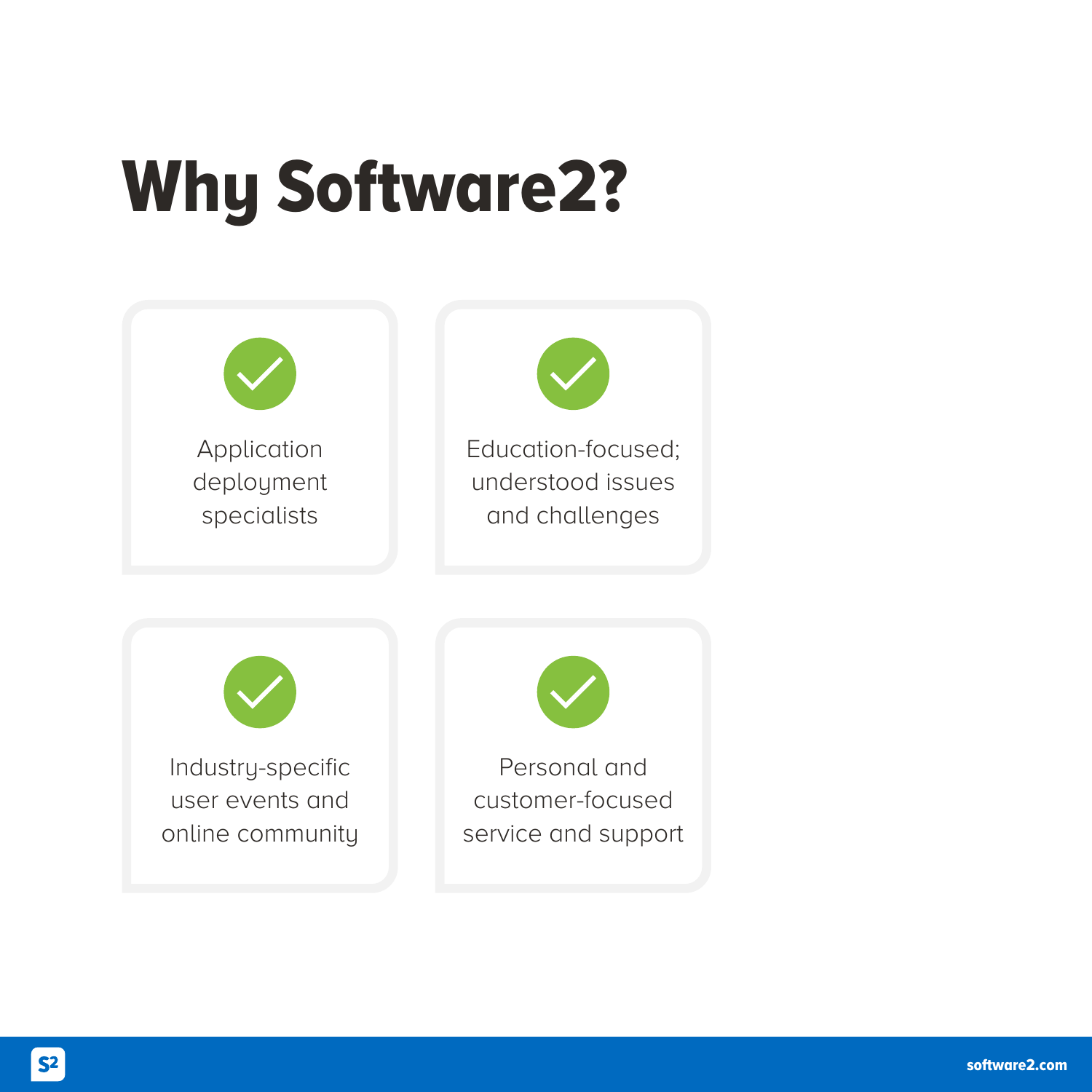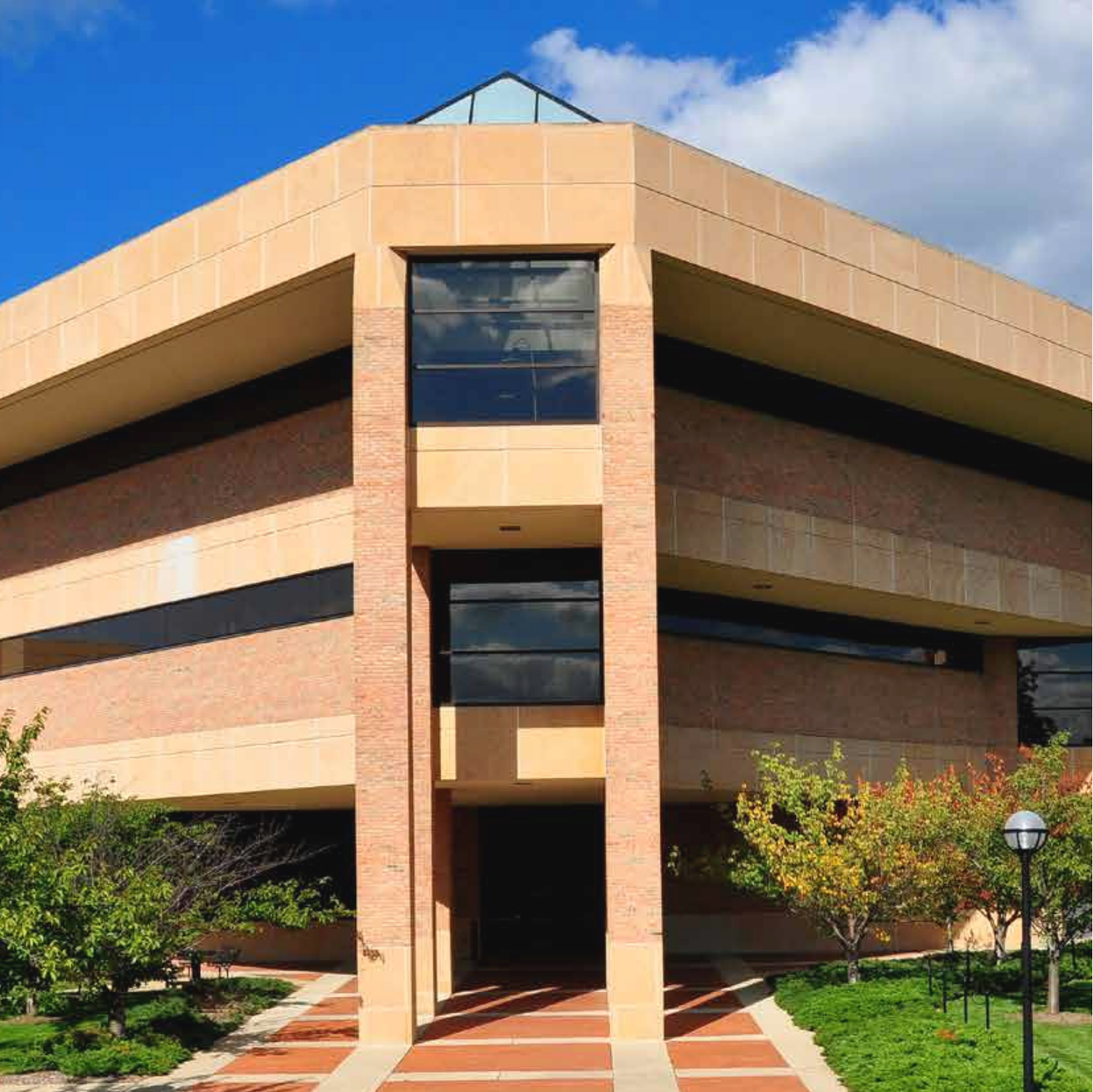#### University of Michigan.

#### **Background**

The University of Michigan Ann Arbor is a public institution that was founded in 1817. It was recently ranked #27 in the 2017 rankings of National Universities.

As one of the world's leading public universities, Michigan has 28,000 undergraduate and 15,000 graduate and professional students, from all 50 US states and 121 countries. Students can choose from over 240 undergraduate majors, over 90 Masters programs and over 100 doctoral programs.

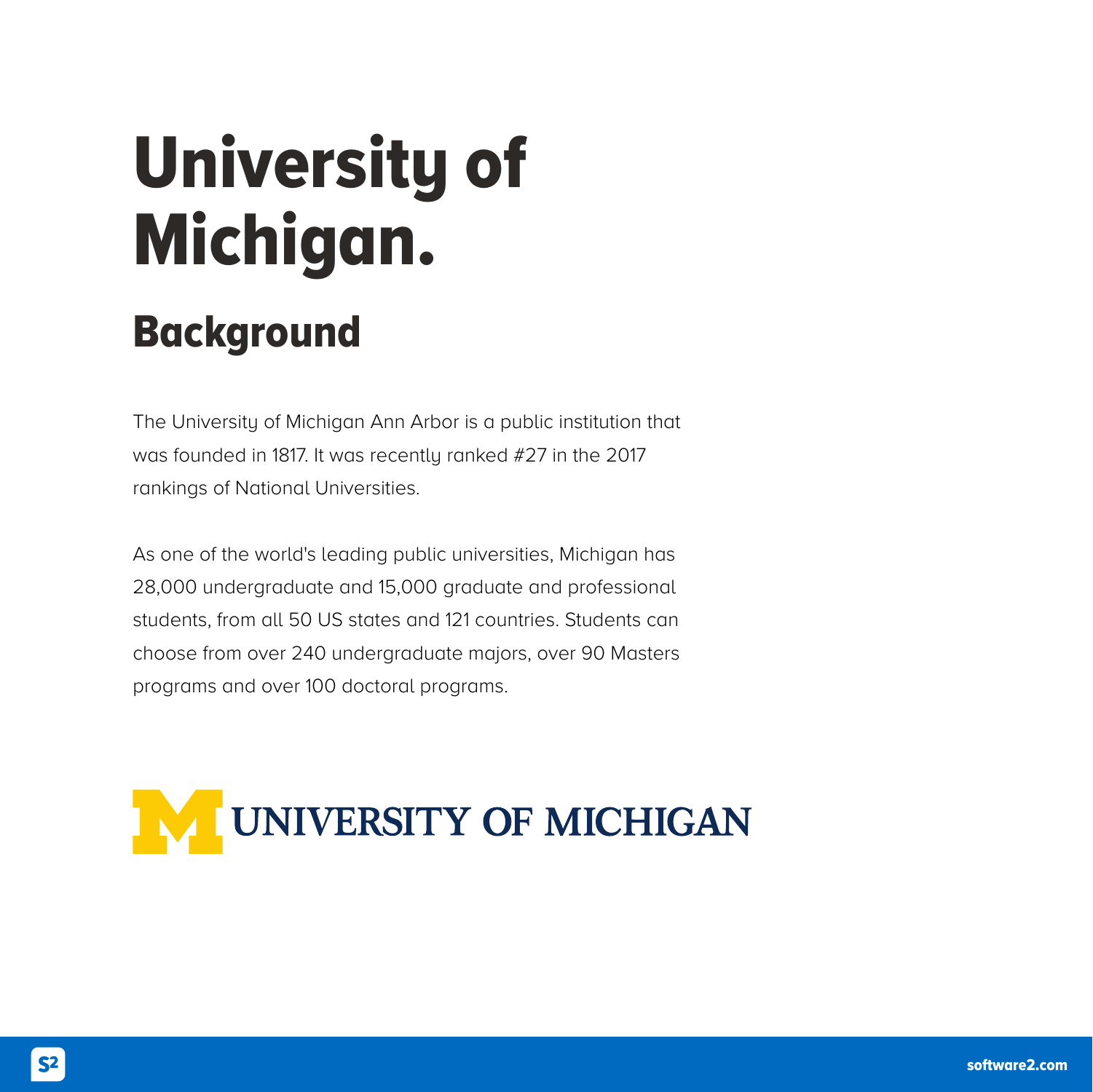### Virtualizing 100% of Windows apps.

Like many university IT departments, Michigan's College of Engineering, supported by CAEN (the Computer Aided Engineering Network), was looking for an alternative solution for virtualizing apps, to replace their existing Microsoft App-V environment.

The University found that Microsoft App-V could only virtualize 40% of the CAEN engineering software library, due in part to the size and complexity of many of the engineering applications.

**CAEN realized they needed a new solution that would be able to virtualize 100% of the 'tricky' engineering apps.**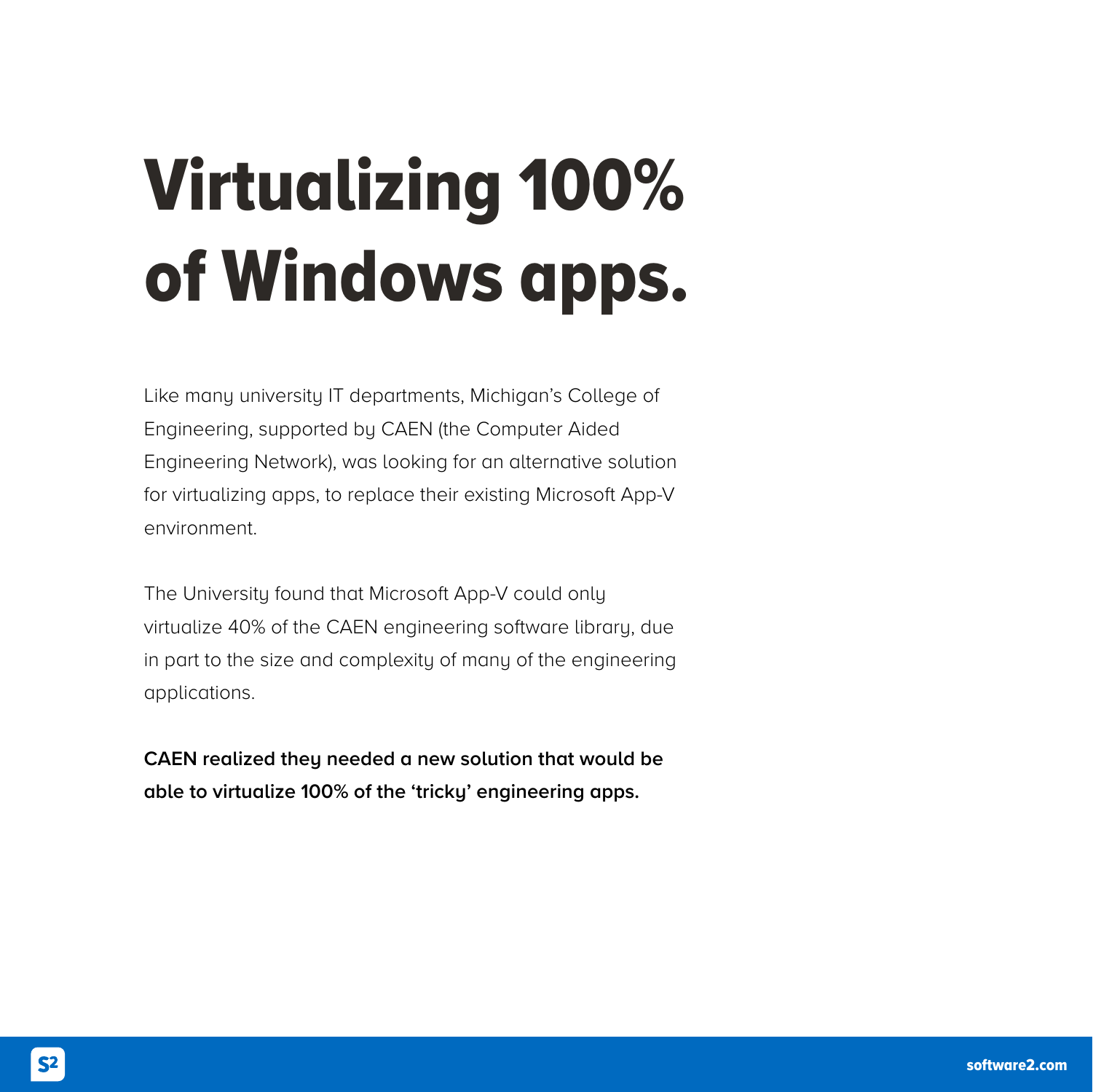### Choosing a solution.

AppsAnywhere enables secure, easy and instant access to apps. Once virtualized, applications perform exactly as if they were installed natively.

- Controls access to apps based on user roles
- Controls interactions between non-compatible apps
- Adding new apps on the client PC doesn't require admin privileges
- License restrictions and concurrency enforcement
- Eliminates the need for Sassafras Keyserver for software license management
- Usage Reporting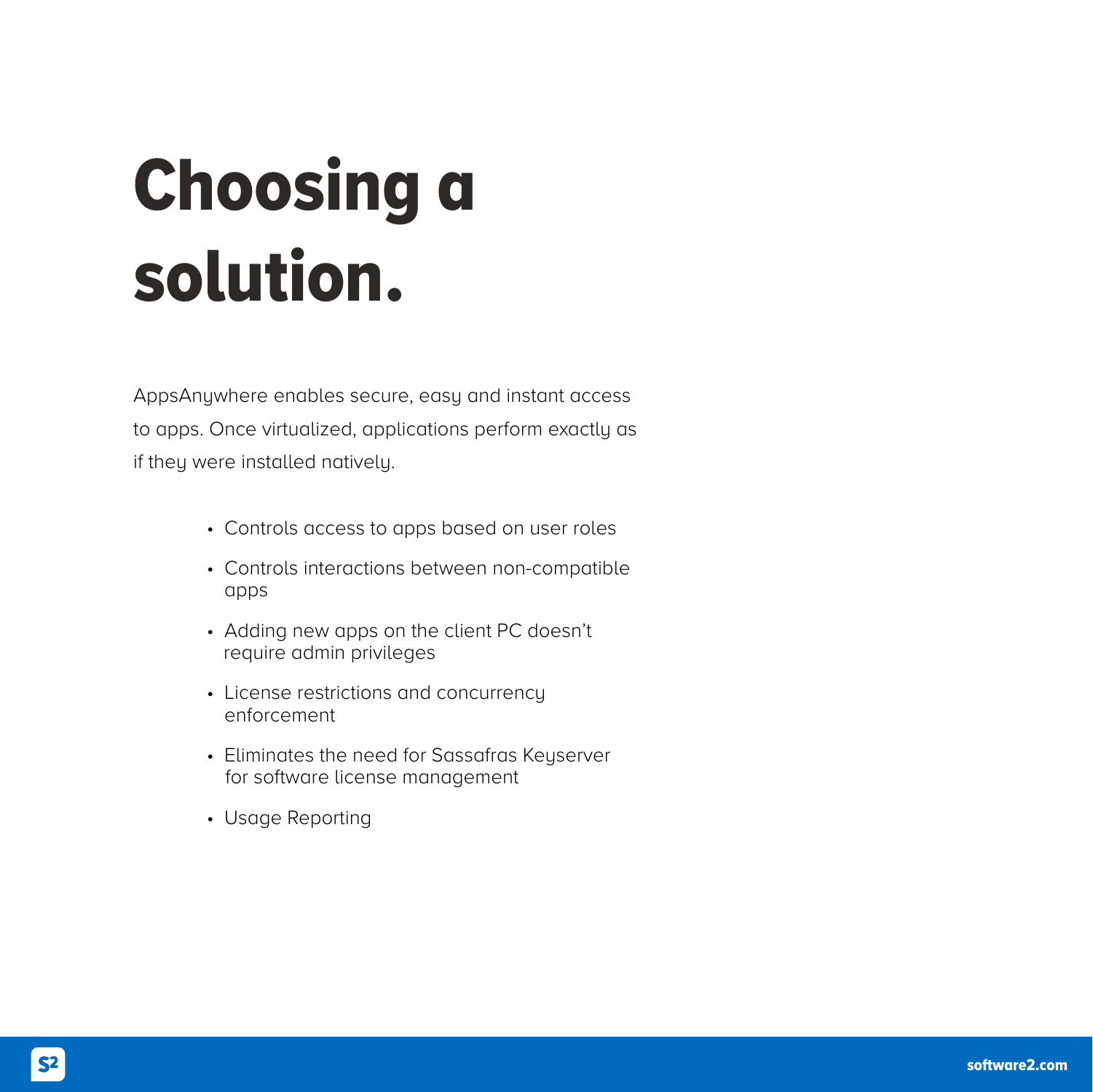#### Trial results.

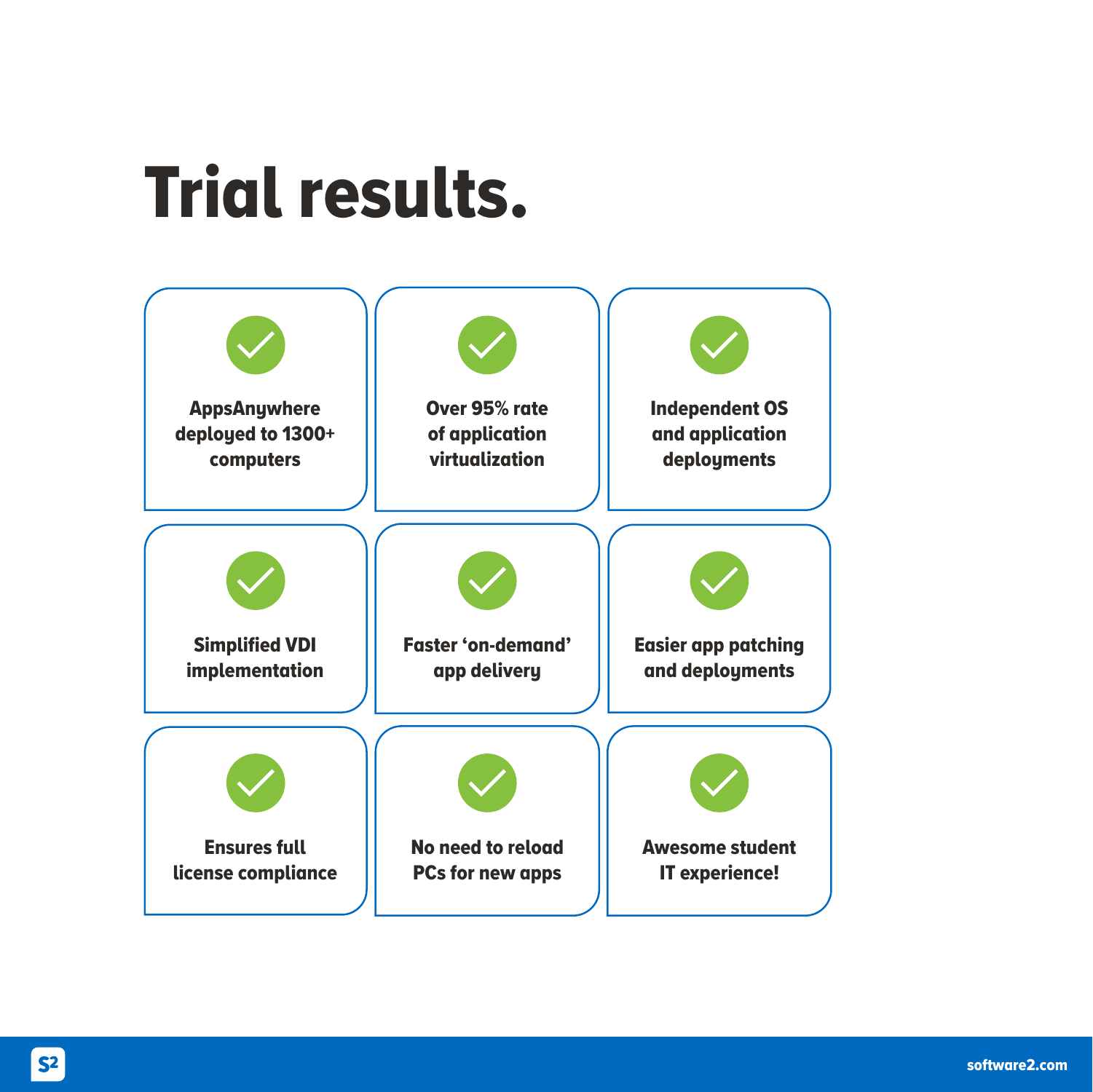#### **Don Lambert, manager of CAEN Student Computing Environment, said:**

*"*

*I'm very happy with our initial roll out of AppsAnywhere from*  Software2, to the College of Engineering computer labs. We learned *a lot in our first semester.*

*For the Winter semester, we're partnering with ITS Sites to virtualize applications to the central campus computer in Angell Hall. When complete, this will provide engineering students an additional 170 computers that have access to over one hundred apps in the Engineering Software Library, including Unigraphics NX, TeamCenter, Solidworks, Abaqus, Aspen and Ansys.*

#### **Tony Austwick, Software2 co-founder, added:**

*"*

*We're pleased by the results we've seen so far from the team at CAEN. Whilst there's still plenty more to do to ensure the project is successful, the fact that 95% of apps have been virtualized and on-demand is a great foundation.*

*A larger roll-out remains our aim. To achieve this with the University of Michigan would be great to all involved and reward for the hard work from the CAEN IT team.*